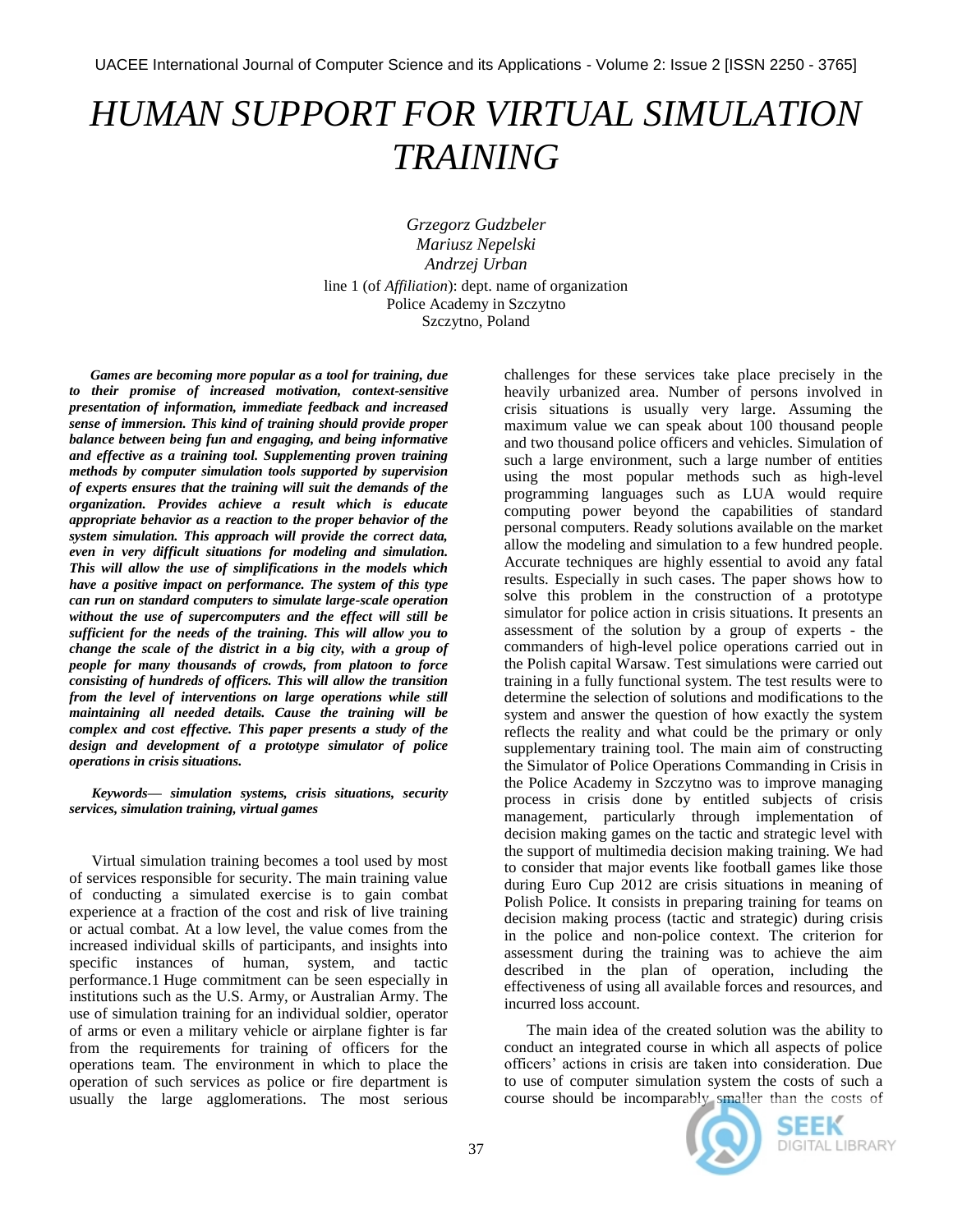trainings carried out in real conditions with use of real forces and resources. At the same time, due to proper modeling all factors existing in the system, it enables all elements to response in a way similar to the real one. The system is built to answer a specific purpose and usage. Comparison of real actions to any simulation system will certainly be unfavorable to the simulation system.2 There is no possibility to create such a solution which will correspond to a real world in 100 per cent especially in such complicated area as human behaviors and so many factors interaction within one environment. If we assume at the same time that the system in the required area is characterized by an accurate precision of reproduction we will get incomparably more effective training tool than the solutions used so far. A computer system which fulfills all tasks within both simulating and presenting events in a virtual space will be a created solution.



Figure 1. Figure 1 UML components diagram of the system.

Figure no.1 present universal modeling language components diagram of the system. Simproc is module responsible for simulation and placed on separate computer which is standard personal computer with Intel i7-980 processor and 6GB RAM. Other simulation computers have even less capabilities – Intel i7-960 processors. Due to high demands for graphic environment all simulation computers except that for Simproc have strong graphic cards (GeForce 480 1536 MB). Msgiod is module designed for network communication and use multicast frames to synchronize simulation. Such solution need fast and reliable local network. All computers work in separate network build on 1 GB Cisco switches. Gui is graphical user interface and the options are instance number, camera number and role. Number that specifies an instance of gui sets number of user interface while the camera sets the number of instance of the camera to be turned on. Control parameter of the camera number, allows you to configure the system in way that gui is run on one station and the visualization and sound to another. Roles that can be set are: instructor, operator, Commander of Operations, Deputy Commander of Operations, Commander of the sub-operations, Municipal Monitoring, Mobile Monitoring, Surveillance Stadium. We have also visual and sound modules working similar like GUI.

Objects formed in it are built with the use of real objects" parameters. Each object possess predefined features concerning its appearance and abilities to interact with other objects. Such an environment allows us to simulate most of real events with the ability to observe the consequences of their occurrence.

When a specific event appears in the system all adjacent objects will respond in a way described by algorithms. The objects include both elements of environment such as trees, buildings, vehicles and people. The system is able to simulate actions of services being at the scene as well as outside witnesses and victims. The image generated by the system is based on the most modern solutions and use all capabilities of modern graphics cards. It makes that all presented objects and situations seen by system users are very precise and can be recognized as an image from a real source such as CCTV or city video surveillance. The simulator is an ideal place to run simulation of events which would be difficult to perform in the reality for organizational reasons.

The simulations can be run in the selected area of Warsaw. It is the center of Warsaw with the main emphasis put on objects important for public security and police operations. All elements of the environment which can influence the realism if received message are presented by applying 3D modeling. In the visual context the system is aimed at presenting reality in such a way that the trainees do not focus on graphic elements. All modeled elements can be easily recognized and identified by the trainees. The outsides and interiors of selected buildings, elements of landscape and flora, atmospheric phenomena, police and cooperating services" forces and resources, civilian vehicles, the civilian population, the gatherings including groups of fans, traffic routes, parks and other elements of the city will be displayed. Interactions between elements are modeled too, the buildings can be damaged, the gatherings will change their density, behavior and appearance, according to the situation. In addition, the most characteristic buildings with their interiors such as National Stadium, the Polish Parliament and Central Station will be reproduced very precisely. States of human behavior can be identified in such a way that the situation in the system will be as real as it is possible but at the same time possible to be assessed by the trainees. Such a number of elements, which are reproduced, requires a lot of graphic designers' work. The system makes changes on the weather conditions and time of the day in the real time. As it was mentioned before because of and amount of simulated and presented elements requirements for computers capabilities are really high. Unfortunately to provide proper quality of simulation where trainee is able to take a part in close to real training in so big scale of environment we have to use supercomputers. In that case we are not going to lower one of the most important for security services factors – price. It is always good to allow new possibilities of training, but we have to remember that operational activities are most important.

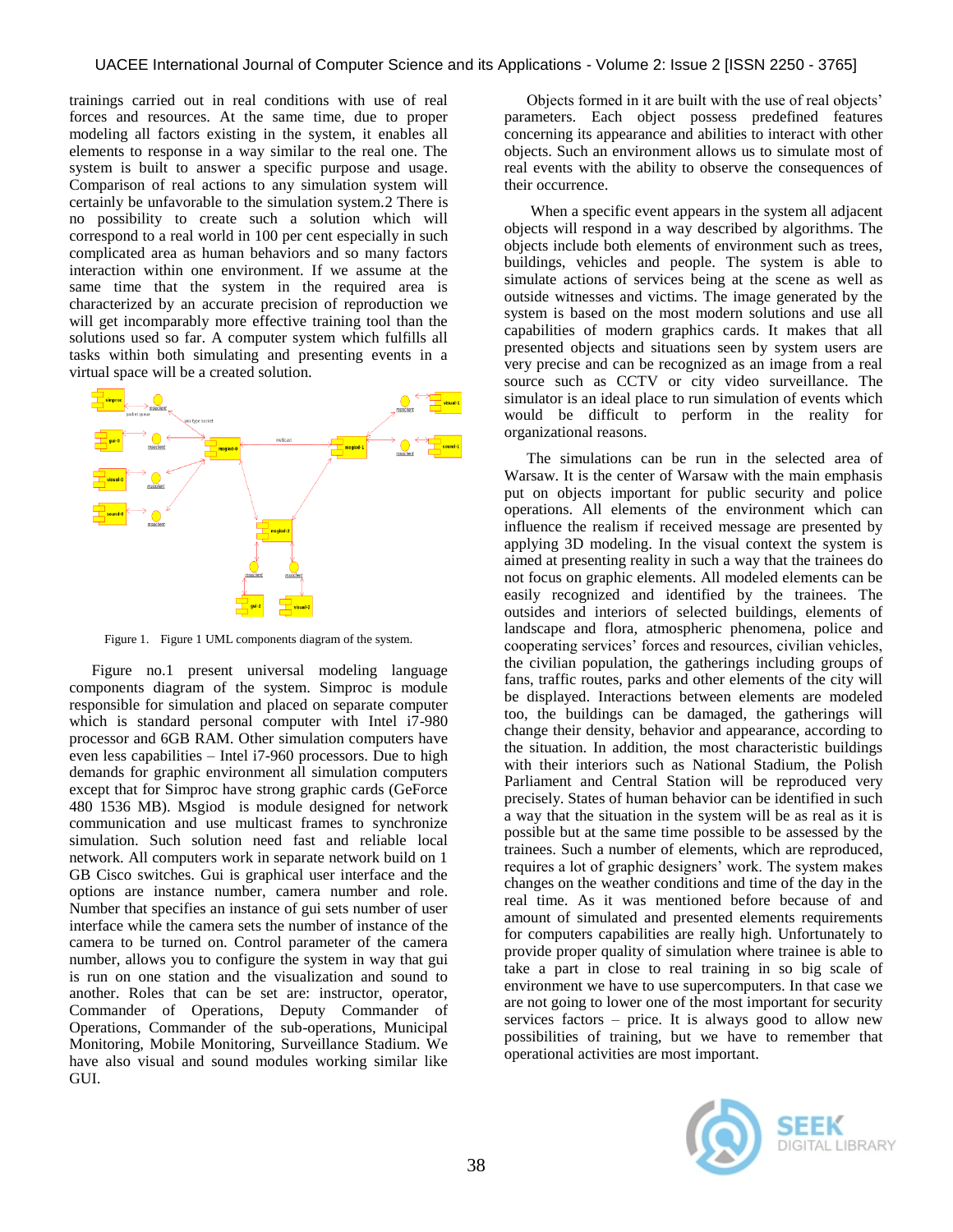

Figure 2. Figure 2. Organizational scheme of system.

Solution for that problem can be proper organization of system. To facilitate simulation tasks we can always use human factor. In figure above is operator/instructor role described. The organizer of the training will have appropriate personnel resources, such as instructors responsible for the whole training process, supported by the administrator of the system and operators, who will play the part of the persons fulfilling dispositions during the practice session. Communication will be executed using the appropriate means of communication. The exchange of information between the trained (cooperating forces) will be executed using advanced means of digital (trunking) communication system TETRA. The number of operators in the training will depend on the number of trained persons and the level of difficulty of the implemented scenario. Operators input commands into the system and are responsible for moving police forces and vehicles. They can also add, move, delete and change all factors and states of crowd. It can be used as some kind of safety valve. We don"t have to be so afraid about mistakes made by simulation engine, we always can pass some demands on experienced operators. They have to supervise all simulation and correct incorrect reactions. When something is going in different than expected way operator can always adjust proper parameters. All simulated elements in system can be changed by instructor and operator. According to the colloquialism "All models are wrong and only some are useful" there are not any ideal solutions especially in the context of modeling human behaviors. No model is able to reflect perfectly the nuances of people"s emotions, the wide range of human behaviors in the face of stress on different level and its influence on behavior and taken decisions.3 Many researchers have developed a whole range of methods used for simulations of different aspects of human behaviors. However, most of them need a vast store of computing power to run simulation in the real time. The next problem is a composition of different solutions working in different areas for the need of one system. These techniques cannot always meet the very essential challenge described as variability of human behaviors. We are not able to create effective models when independent factors

influence real behaviors. We have hundreds of parameters impossible to describe with full accuracy, in the words of determinism – only in a way which is represented by distributions of probability. The interactions between factors modeled independently such as groups of people are the next problem. The real challenge is to model human behavior in such a way to convey delicacy of human nature, therefore to achieve a higher level of realism.4 There are certainly many solutions used for the need of modeling human behavior for military purposes – CGF (Computer Generated Forces). In these systems the application of HBR (Human Behavior Representations) in order to achieve a specific level of realism requires modeling of individual differences and modifying factors such as people"s personalities and stress. In the case of our created system the challenges are even more ambitious because we have to try to reflect the behaviors of very different groups of people who are under influence of different external factors such as police actions, weather conditions, interactions with other groups. However, we can try to catalogue in the system all possible factors and point out these whose influence on specific elements of the system can be predicted with proper accuracy. The other elements such as interaction of totally independent variables can be passed over or we can burden the instructor, whose trainee would be able to define the final effect of interaction himself and would immediately run it in the simulation system. Due to such an approach, the issue of right methods of modeling application comes down to standard and easy to implement solutions. It will also allow to focus on other very important elements of the system such as visualization and simulation of many elements" behavior. We have to remember, that the Police use much of their forces in this area so we have to deal with a lot of people in modeled crowds.

The most essential element of the system which has to prevent impossible situation from arising in the reality is a human being, an instructor. Due to very advanced possibilities he/she will be able to influence each element of system functioning. These possibilities can be divided into two groups – the ones are providing current information on the system state and the others are enabling modification of the state of chosen elements. On the training modification of the amount of available forces and resources and other elements such as groups of fans and crowd.

Modification of the status of the system elements such as the level of aggression of the chosen group of fans or crowd with the use of the list of information.

Due to such a solution there will be a possibility to simulate irrational behaviors in the system, which can occur when totally independent and impossible to predict and model with the use of standard methods factors interact with each other. The additional result of such a training will be a better commander's readiness to react in case of unusual situations occurrence.

Due to such an inventive idea the system is open for convergence with other solutions used in crisis management and in police forces commanding including Command Support Systems, any solutions of decision-making support,